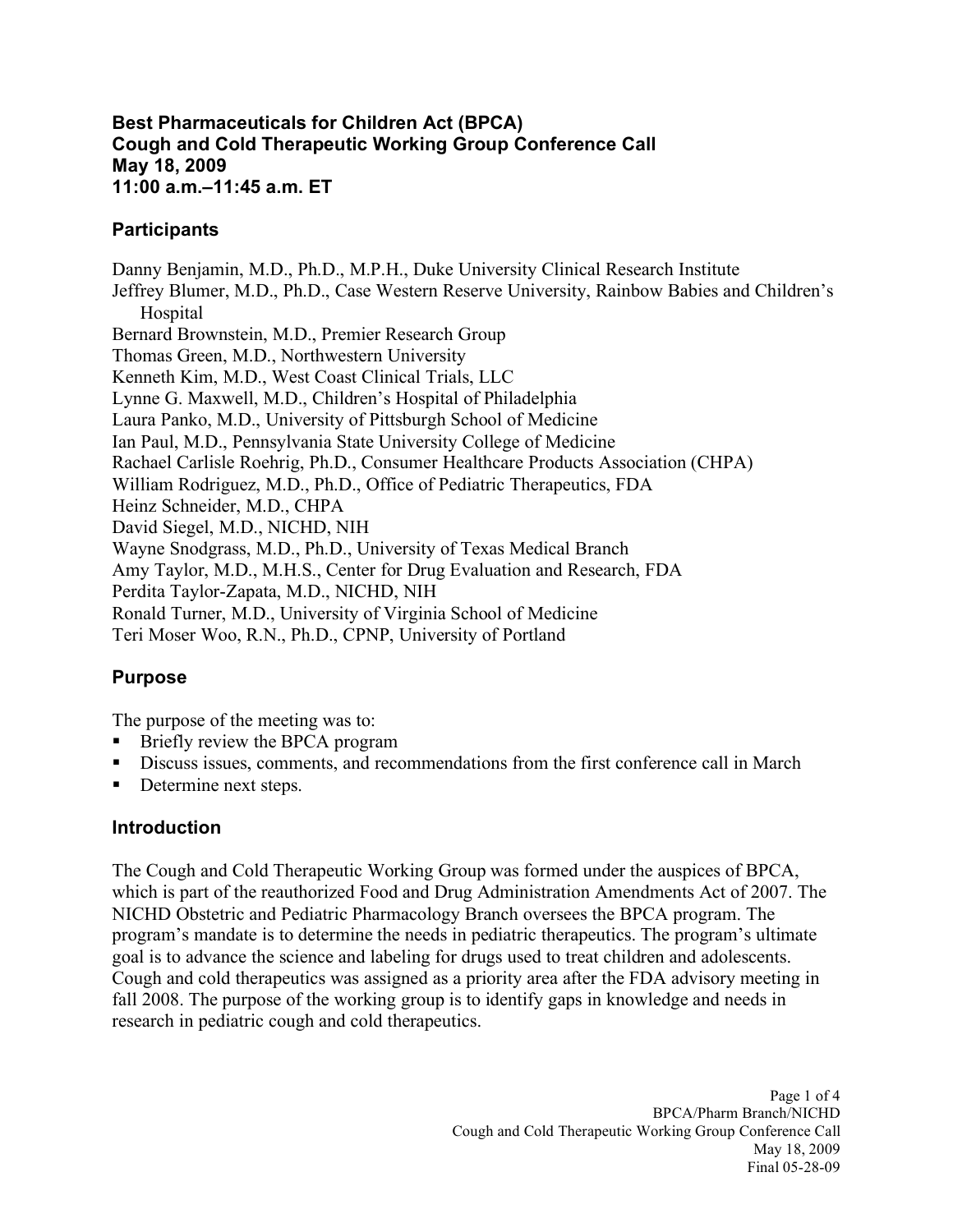Dr. Taylor-Zapata briefly reviewed the goals of the BPCA program, the program's prioritization structure, the prioritization stakeholders, the process of the annual BPCA scientific prioritization meeting, and some currently prioritized therapeutic areas. For the annual meeting in November, the Cough and Cold Therapeutic Working Group will develop and prioritize the top four areas of research needs in cough and cold therapeutics under BPCA. The working group's recommendations will be presented and discussed at the meeting.

# **Follow-up from March Conference Call**

Dr. Taylor-Zapata listed the issues, comments, and recommendations as follows:

- **Pharmacokinetic (PK) studies on eight cough and cold ingredients are being conducted by**  CHPA companies: dextromethorphan, guaifenesin, phenylephrine, pseudoephedrine, doxylamine, chlorpheniramine, brompheniramine, and diphenhydramine.
- There are methodological challenges for efficacy studies.
	- – With regard to subjective measures, there is a lack of validated surveys or scoring systems for desired outcomes in adults or children.
	- – Objective measures (cough, rhinorrhea) are challenging and difficult to study because they are difficult to quantify and qualify.
	- Clinically meaningful endpoints have not yet been determined or agreed upon.
		- – Recommendations for endpoint validation independent of efficacy trials include the Jackson criteria used in adults and symptoms scores used in studies of antihistamines in children (e.g., Allegra, Zyrtec, and Claritin).
	- The targeted age range for additional research could be 2–7 years of age because industry studies are in children ≥8 years of age.
- There are concerns about studying younger children  $\leq$  years old). The working group recommended gathering good efficacy data on older children before considering studies (primarily PK) of younger children due to the high number of adverse events in younger children.
- The working group recommended the study of topical and intranasal medications in children for coughs and colds.
- Some products (e.g., dextromethorphan) are different based on their structure and may be good candidates for PK and efficacy studies.
- There is a need for more knowledge of primary biochemical mediators of symptoms. Animal studies of drugs that do not cross the blood–brain barrier should be considered.
- New targets for drug therapy should be considered (e.g., studies of viscous sugar solutions).
- **•** Ongoing passive safety surveillance by CHPA companies should be considered. Other types of follow-up studies should be identified. Prospective trials for safety are probably not feasible due to the large number of subjects required.
- The BPCA program could enhance educational materials regarding pediatric use of cough and cold medicines.
- The BPCA program could develop surveys for realistic assessment of in-home use of pediatric cough and cold medicines.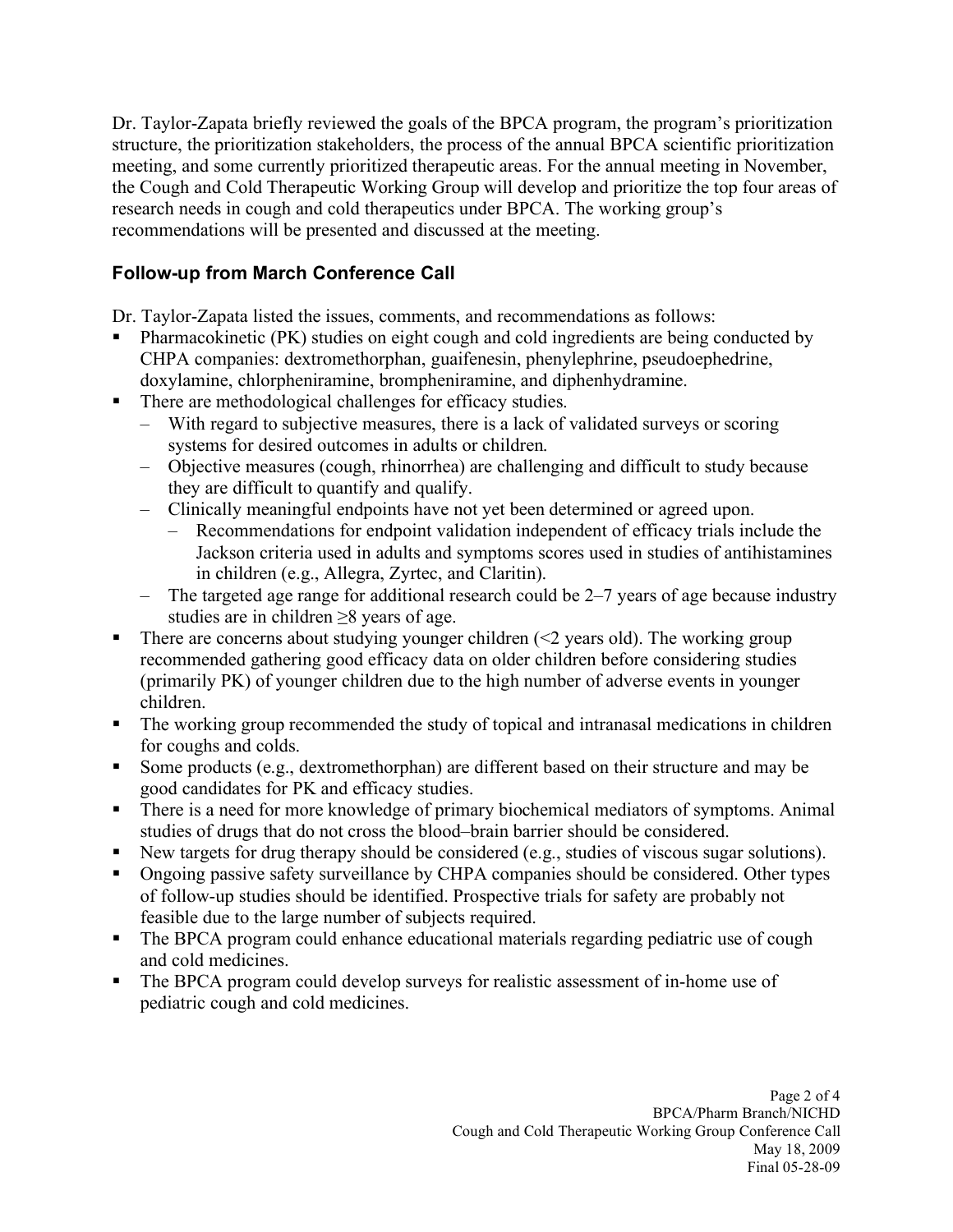#### **Discussion**

 Dr. Schneider commented that current PK studies are conducted in children ≥2 years old. He noted that the first wave of BPCA efficacy studies will focus on children 6–11 years old.

 Dr. Benjamin said PK studies in younger children should start as soon as the PK studies in older children are completed. There are scientific, operational, and public health reasons for doing so. From an operational standpoint, it may be 5–6 years before results from efficacy trials in older children are published. PK studies must be conducted first, industry and FDA must agree on the type of efficacy trial (e.g., in a phase 2 setting), and funding must be arranged. In the meantime, children <2 years old will be receiving cough and cold medicines anyway (regardless of recommendations from any professional organization), and PK studies will be essential to determine appropriate dosing before efficacy study results are available. Dr. Benjamin noted that the BPCA study mechanism works better with smaller numbers of subjects across fewer study sites with PK-type objectives rather than with larger studies with efficacy-type objectives. He concluded that PK studies in children <2 years old fill a scientific need and fit the BPCA mechanism well.

 Dr. Rodriguez inquired about other justifications for conducting these studies in this age group. Dr. Benjamin said an ethical response could be derived from the results of a survey on the use of cough and cold medicines in children <2 years old. If the survey reveals a high incidence of product use, it is ethically imperative to ensure that the children are not receiving toxic doses. Young children in the PK studies might benefit from the therapeutic effects of the cough and cold medicines because of their purported efficacy. There are public health, potential benefit, and ethical rationales for conducting PK studies in young children.

 Dr. Paul noted that the results of an NPR/Kaiser Family Foundation/Harvard School of Public Health survey on the use of over-the-counter cough and cold medicines in children were released in December 2007 (http://www.kff.org/kaiserpolls/upload/7726.pdf). Dr. Benjamin proposed a second survey, the results of which would be released just before funding is requested. A comparison of results from the two surveys might show the impact of professional organizations' recommendations and pronouncements subsequent to release of the first survey results.

 Dr. Paul said it may be appropriate to conduct PK studies of some cough and cold ingredients, but pharmacogenetic differences may be problematic. For example, some children (about 10% of the general population) are slow metabolizers of dextromethorphan. It will not be known before a PK study which children are rapid metabolizers and which children are slow metabolizers. Dr. Benjamin said the products could be ranked on the need for PK studies.

 Dr. Snodgrass said older monographed drugs should be studied in younger children only if they have first been shown to be efficacious in older children. Animal studies could address important questions about additional mediators of the signs and symptoms of the common cold. Identifying mediators could help develop therapeutic targets of new agents that might not produce side effects.